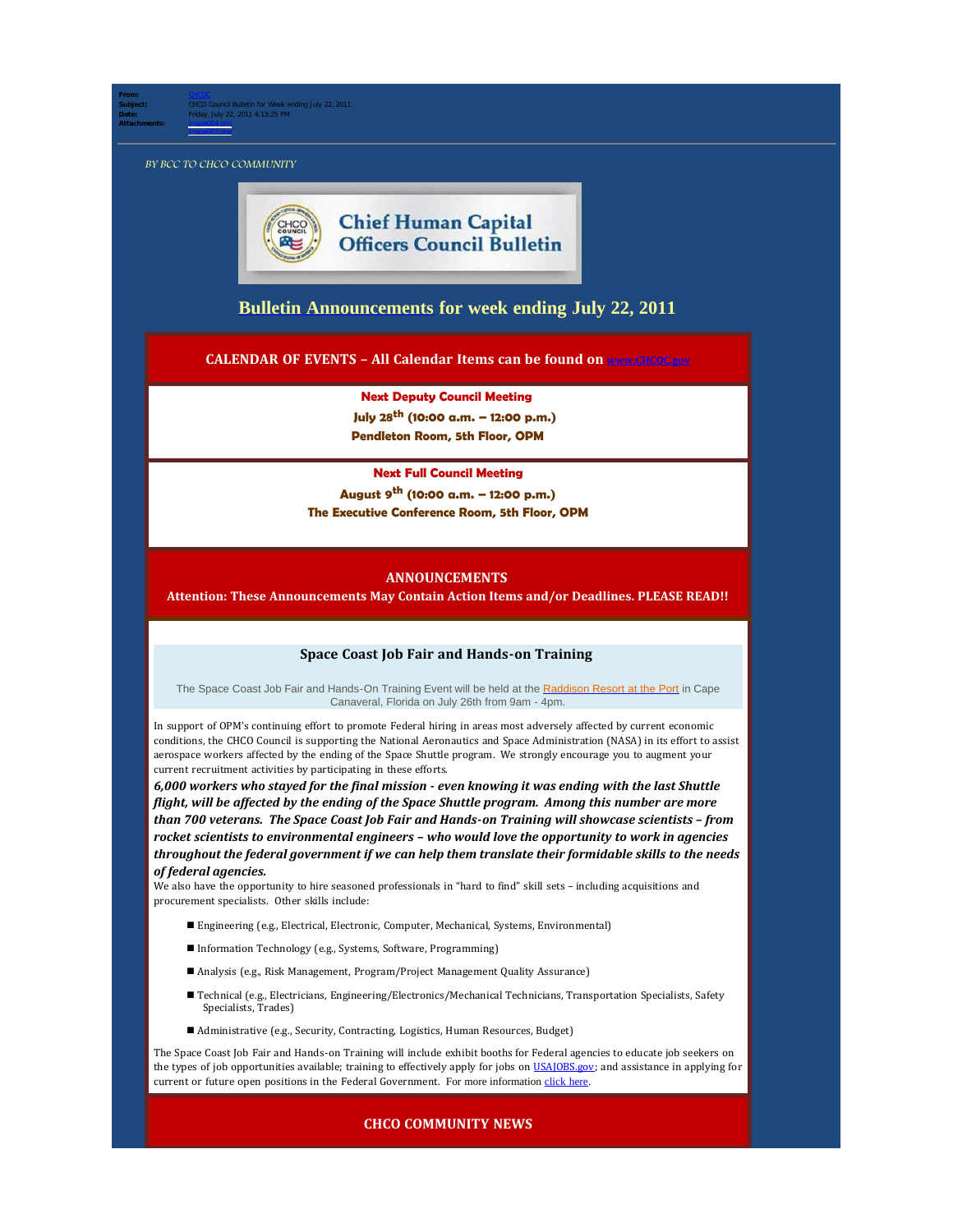

**July collection day is Wednesday, July 27<sup>th</sup>.** Thanks to all of the chairs and champions for submitting their collection day templates for July. Look out for July's collection day pick-up schedule.

# The CHCO Challenge is back!!!

The CHCOs have challenged each other for bragging rights based on the July collection numbers. The challenges are as follows:

- · **DOD vs. DHS**
- · **OPM vs. GSA**
- · **DOL vs. All small agencies (DOE, HUD, DOS, EPA, GSA, NASA and OPM)**
- · **DOE vs. NASA**
- USDA vs. All large agencies (HHS, DOJ and Treasury) + VA
- · **DOT vs. DOC**
- · **OMB vs. All petite agencies (Small Agency Council, NSF, SBA, NRC, Education, ODNI, USAID)**
- · **EPA vs. SBA**

Losers, be prepared to "pay up" at the August 9<sup>th</sup> CHCO Council meeting, where you may be asked to do one of the following.

- **Wear the winner's favorite athletic team's shirt to the next CHCO meeting**
- **Sing a song at the next CHCO meeting**
- **Wear a "crazy" shirt, hat or other funny apparel to the next CHCO meeting**

**• Wear a clown nose to the next CHCO meeting……or something else…… Winner chooses the "PRIZE"………**

# FEDS FEED FAMILIES **TALENT SHOW!**

The first feds feed families talent show is coming to HUD and we want your agency to participate!

The show will consist of 10 acts from 10 different agencies

(agencies will be chosen on a first come first serve basis).

Agencies who are interested please contact us at [fedsfeedfamilies@opm.gov](mailto:fedsfeedfamilies@opm.gov)

Participation requirements: 100 lbs of non-perishable goods.

*Winner takes all….at least 1000 lbs.*